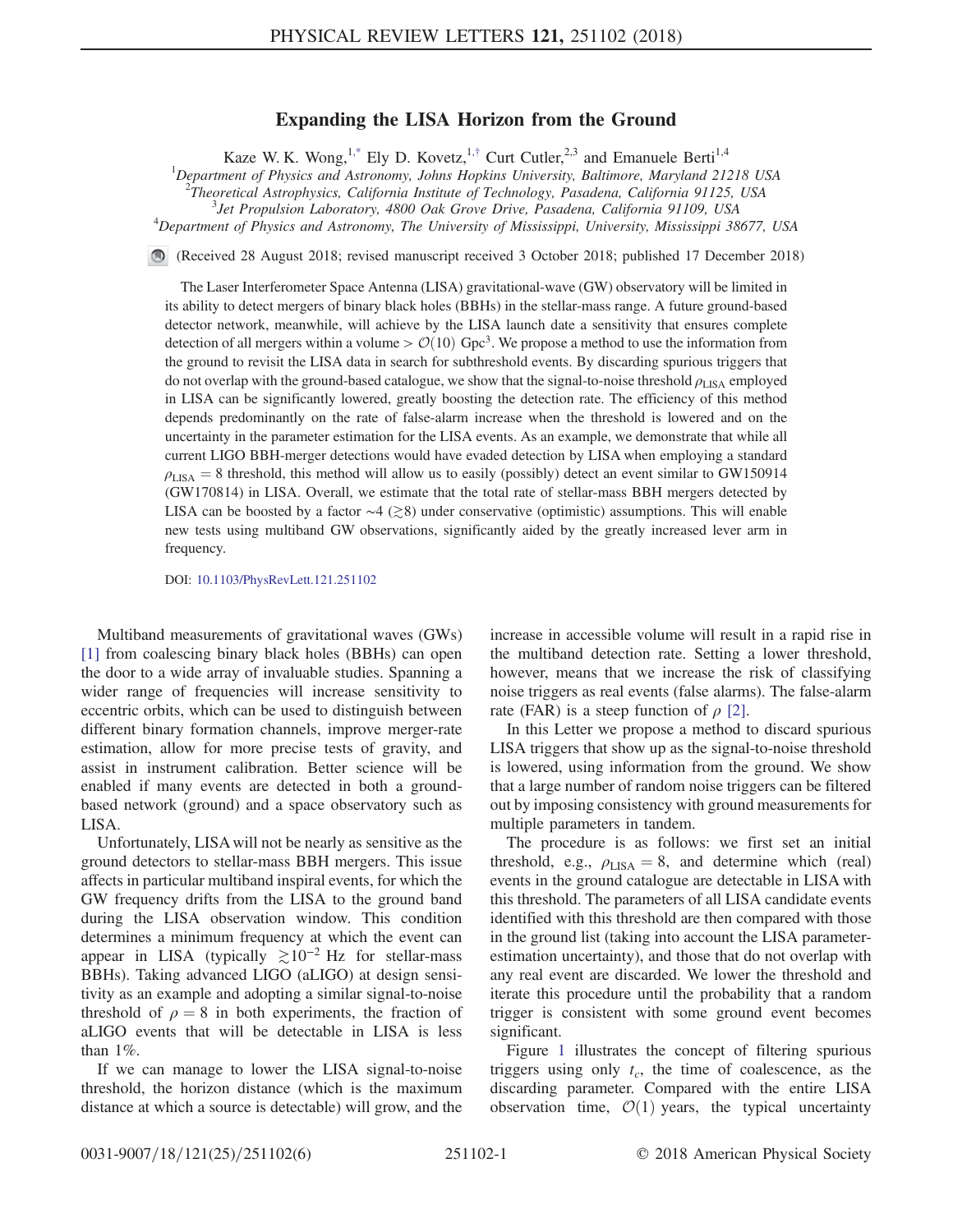<span id="page-1-0"></span>

FIG. 1. Illustration of our method to discard LISA triggers. The waveforms are those of the gravitational events that were observed by aLIGO in its O1 and O2 runs (2015–2017). GW150914 would have had the highest signal to noise (SNR) in LISA,  $\rho_{\text{LISA}} = 7$ , while GW170814 would have had  $\rho_{\text{LISA}} =$ 4.5 (assuming 4 years of integration time), both of which are below the conventional  $\rho = 8$  threshold. The red stripes indicate the merger time of LISA triggers (their width set by the uncertainty). If a trigger does not agree with any of the events detected from the ground, it can be discarded as random noise (or as an astrophysical event whose merger will appear in LIGO in the future and is thus irrelevant for our purposes). We show that if LISA had started observing in 2011, it would have been possible to lower its signal-to-noise threshold and recover GW150914, and potentially also GW170814. The other events would have been out of reach.

on  $t_c$  as determined by LISA is ∼7 orders of magnitude smaller,  $\mathcal{O}(10)$  seconds. With  $\mathcal{O}(1000)$  events expected to be detected from the ground within the volume accessible by LISA with  $\rho_{\text{LISA}} \gtrsim 5$ , we should therefore be able to filter out roughly  $\gtrsim 10^4$  random triggers based on  $t_c$  alone. This allows a detection of events with  $\rho_{\text{LISA}} \sim 7$ , such as GW150914 [\[3\]](#page-4-4), over the LISA mission lifetime. We see that incorporating additional parameters may enable a multiband detection of events with  $\rho_{\text{LISA}} \sim 4$ , such as GW170814 [\[4\].](#page-4-5)

In what follows we choose to focus on three waveform ingredients: the source masses, sky location, and merger time. For simplicity we consider nonspinning, quasicircular BBHs. We test the efficiency of our proposed method based on a Fisher matrix analysis to estimate the parameter estimation uncertainty in the LISA band [\[5\]](#page-4-6), and report the potential improvement in the LISA event rate given different assumptions about the FAR and the BBH mass function.

We assume the posteriors to be Gaussian, so a trigger is characterized by its k-dimensional vector of best-fit parameter values  $\vec{\mu}$  and covariance matrix Σ. The problem of consistency checking between the LISA and ground measurements corresponds to finding the overlap between two volumes in a multidimensional space given some metric. We claim that two measurements taken by LISA and the ground agree with each other if they meet the following criterion:

$$
D(\vec{\mu}_{\text{LISA}}, \vec{\mu}_{\text{ground}}, \Sigma_{\text{LISA}}, \Sigma_{\text{ground}}) \leq \chi^2_k(p), \tag{1}
$$

where  $D$  is a function that gives the distance between two points in the high-dimensional space under some metric, and  $\chi_k^2(p)$  is the quantile function for probability p of the chi-squared distribution with  $k$  degrees of freedom.

A typical source in LISA is characterized by  $k = 9$ parameters (when taking into account the antenna pattern), so the exact two-point distance problem would be solved in an 18-dimensional space, and hence it can be computationally intensive. Instead of solving the problem exactly, we calculate the volume bounded by  $\chi_k^2(p)$  in the parameter space centered at the best-fit value for each parameter that is given by the more precise measurement between the ground and LISA. Since most of the sources will be detected from the ground with signal to noise well above threshold, the ground measurements can be treated as the "true" values (neglecting any systematic bias). The consistent volume in parameter space of a particular source with parameters  $\vec{\theta}$  is well approximated by the volume of a k-dimensional hyperellipsoid corresponding to a multivariate Gaussian distribution  $[6]$  with confidence level  $p$ ,

<span id="page-1-1"></span>
$$
V(\vec{\theta}, p) = \left(\frac{\chi_k^2(p)}{\chi_k^2(0.67)}\right)^k \sqrt{(2\pi)^k |\Sigma_{\text{LISA}}(\vec{\theta})|},\qquad(2)
$$

where  $|\Sigma_{\text{LISA}}(\vec{\theta})|$  denotes the determinant of the covariance matrix given by LISA using the most recent noise power spectral density  $S_n(f)$  [\[7\]](#page-4-8), and  $\chi^2_k(0.67)$  corresponds to a bound at " $1\sigma$ " level. We compute the volume using a  $3\sigma$  cut, corresponding to  $p = 0.997$ . The fraction of triggers that are consistent between the two detectors is then given by

<span id="page-1-2"></span>
$$
f_c(\rho, T) = \frac{\int d\vec{\theta} n_s(\vec{\theta}, \rho, T) \int_{V(\vec{\theta}, p)} d\vec{\theta}' n_b(\vec{\theta}')}{\int n_b(\vec{\theta}') d\vec{\theta}'}, \qquad (3)
$$

where  $n_b(\vec{\theta}, \rho, T)$  is the number density of astrophysical (real) events that LISA is sensitive to (all of which are detectable from the ground) for a given vector  $\vec{\theta}$  of source parameters, a signal-to-noise threshold  $\rho_{\rm LISA}$ , and integration time T;  $n_b(\vec{\theta})$  is the number density of LISA triggers as a function of  $\vec{\theta}$  in the search parameter space.

The most important ingredient in our analysis is the relationship between the threshold  $\rho_{\text{LISA}}$  and the number of expected background triggers, which we call the "FAR curve." At this time, there is no reliable estimate for the LISA FAR curve. We therefore use as a proxy the results of the LIGO Mock Data Challenge [\[2\],](#page-4-3) which suggest that the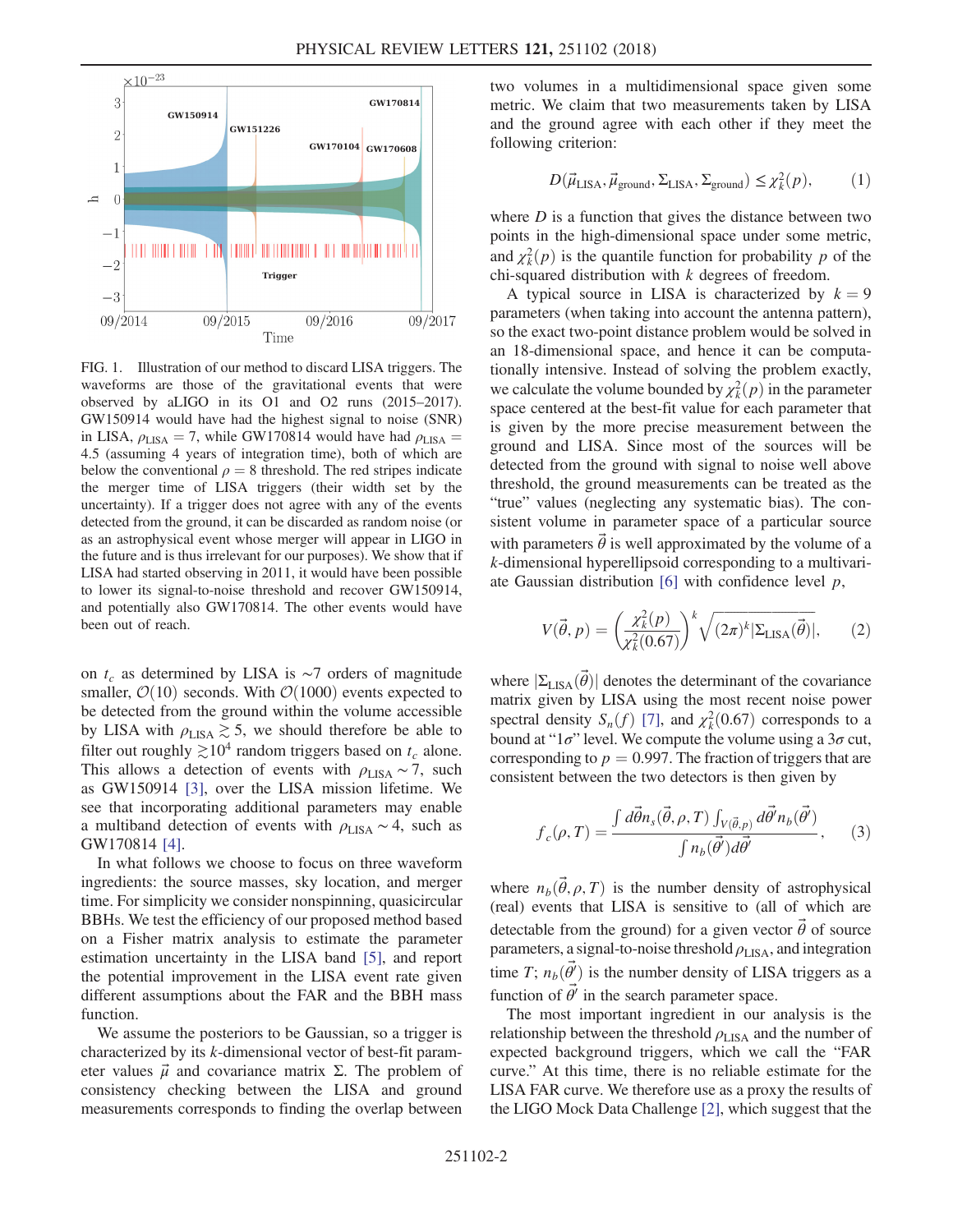number of background triggers increases by about 2 orders of magnitude when the signal-to-noise threshold is decreased by 1 (we use their experiment 3, which is the most relevant for our study). This agrees with the recent findings of Ref. [\[8\]](#page-4-9).

<span id="page-2-0"></span>We can then define the *effective* LISA threshold as

$$
\rho_{\text{LISA}}^{\text{eff}}(T) = \rho_{\text{LISA}}^0 + \log_{\Gamma}[f_c(\rho_{\text{LISA}}^{\text{eff}}, T)],\tag{4}
$$

where  $\rho_{\rm LISA}^0$  is the conventional signal-to-noise threshold,  $\Gamma$ is the rate of change in the number of background triggers as a function of the SNR threshold, and  $T$  is the integration time in LISA. Equation [\(4\)](#page-2-0) is the crux of the method proposed in this work, and we denote this as FAR curve henceforth.

The FAR curve given in Ref. [\[2\]](#page-4-3) has a slope  $\Gamma \sim 100$ above  $\rho = 5.5$ , and it is not shown below  $\rho = 5.5$ . As a conservative estimate, we impose an exponential cutoff  $e^{-3(\rho-5.5)}$  starting at  $\rho = 5.5$ , essentially preventing any improvement beyond  $\rho = 5$ . We also consider a more optimistic case in which we extrapolate the FAR curve with a similar cutoff at  $\rho = 4$ . Given the volume permitted by a single source, Eq. [\(2\)](#page-1-1), the number density  $n_s$  of real sources in the parameter space and the FAR function, we are now ready to obtain  $\rho_{\text{eff}}$  by solving Eq. [\(4\)](#page-2-0) selfconsistently.

In order to compute the second integral in Eq. [\(3\)](#page-1-2), we need to estimate  $\Sigma_{\text{LISA}}$ . We adopt a modification of the Fisher matrix code from Ref. [\[5\]](#page-4-6) to calculate the uncertainties on source parameters. As explained above, we calculate  $\rho_{\rm LISA}^{\rm eff}(T)$  using the three groups of parameters that minimize the fraction of coincident events  $f_c$ .

(i) Time of coalescence  $t_c$ : we care only for events that merge in the ground frequency band and assume that noise triggers will be distributed uniformly in the LISA observation window, which is determined by T.

(ii) Component masses  $(M_1, M_2)$ : we assume that noise triggers will pick up a random template in the template bank, and calculate the fraction  $f_c$  assuming noise triggers are distributed uniformly in the  $(M_1, M_2)$  plane. The uncertainty on either component mass is normally ∼10% of the measured value, but due to the strong correlation between the two component masses [\[9\],](#page-4-10) the allowed volume in the parameter space is typically much smaller than 10%. This volume is related to the uncertainty in chirp mass measurement, which is expected to be quite small in LISA (as BBHs spend many cycles in its frequency band). Typically the probability of a noise trigger being consistent with one real event is  $\sim 10^{-6}$ .

(iii) Sky location ( $\theta_s$ ,  $\phi_s$ ): We assume that noise triggers will be uniformly distributed across the sky. LISA will be able to localize sources to within  $\mathcal{O}(10)$  deg<sup>2</sup> [\[10\]](#page-4-11). Comparing to the whole sky, the probability of a noise trigger being consistent with one event is  $\leq 10^{-3}$ .

Our figure of merit is the number of additional sources we can recover in LISA by replacing the conventional threshold  $\rho_{\rm LISA}^0$  with  $\rho_{\rm LISA}^{\rm eff}$ . This of course depends on the astrophysical BBH merger rate. Multiband events probed by LISA are in the local Universe, so we can assume the merger-rate density  $R$  to be constant in redshift. We denote by Λ the mean rate of events of astrophysical origin above a certain signal-to-noise threshold, given by  $\Lambda = R\langle VT \rangle$ , where  $\langle VT \rangle f$  is the time and population-averaged spacetime volume accessible to the detector at the chosen threshold  $\rho^{\text{th}}$ , defined as [\[11\]](#page-4-12)

$$
\langle VT \rangle = T \int dz d\vec{\theta} \frac{dV_c}{dz} \frac{1}{1+z} s(\vec{\theta}) f(z, \vec{\theta}, \rho^{\text{th}}), \quad (5)
$$

where  $V_c$  is the comoving volume,  $s(\vec{\theta})$  is the injected distribution of source parameters, and  $0 \le f(z, \vec{\theta}, \rho^{\text{th}}) \le 1$ is the fraction of injections detectable by the experiment.

In order to calculate  $\langle VT \rangle$ , we need to solve for the horizon distance and redshifted volume as a function of source parameters [\[12\]](#page-4-13), and then marginalize over an input population  $s(\vec{\theta})$ . We consider sources characterized by nine parameters: the two component masses  $(M_1, M_2)$ , time of coalescence  $t_c$ , phase of coalescence  $\phi_c$ , luminosity distance  $D_L$ , sky locations of the source  $(\bar{\theta}_S, \bar{\phi}_S)$ , and the orbital angular momentum direction  $(\bar{\theta}_L, \bar{\phi}_L)$ . In practice, we sample over the two component masses and four sky locations, with  $t_c$  and  $\phi_c$  arbitrarily set to 0.

For the injected mass distribution, we follow Ref. [\[13\]](#page-4-14) and define the probability density function (PDF) of  $M_1$ ,

$$
P(M_1) \equiv A_{M_1} M_1^{-\alpha} \mathcal{H}(M_1 - M_{\rm gap}) e^{-(M_1/M_{\rm cut})^2}, \quad (6)
$$

where  $A_{M_1}$  is a normalization constant,  $H$  is the Heaviside function,  $M_{\text{gap}}$  is the minimum mass of a stellar black hole (assumed to be 5  $M_{\odot}$ ), and by default we set the upper cutoff  $M_{\text{cut}} = 40 M_{\odot}$  [14–[16\].](#page-4-15) To account for uncertainty regarding these choices, we also calculate our results using two other mass functions: in one we replace the Gaussian cutoff with a sharp step function  $P(M) \propto H(M_{\odot} - M_{\rm cut})$ , and in another with an exponential cutoff  $P(M) \propto$  $e^{-M_1/M_{\text{cut}}}$ . For all cases we limit the maximum component mass to 100  $M_{\odot}$ . Finally, given a value for  $M_1$ , we define the PDF of  $M_2$  as a uniform distribution ranging from  $M_{\text{gap}}$ to  $M_1$  [\[9,13\]](#page-4-10),

$$
P(M_2|M_1) \equiv A_{M_2} \mathcal{H}(M_2 - M_{\rm gap}) \mathcal{H}(M_1 - M_2). \quad (7)
$$

We assume a uniform comoving volume merger-rate density  $R$ , so the distribution of the luminosity distance  $D_L$  follows from the functional form of the comoving volume. We assume isotropic distributions for the position of the source in the sky and for the direction of the orbital angular momentum. In principle, one should generate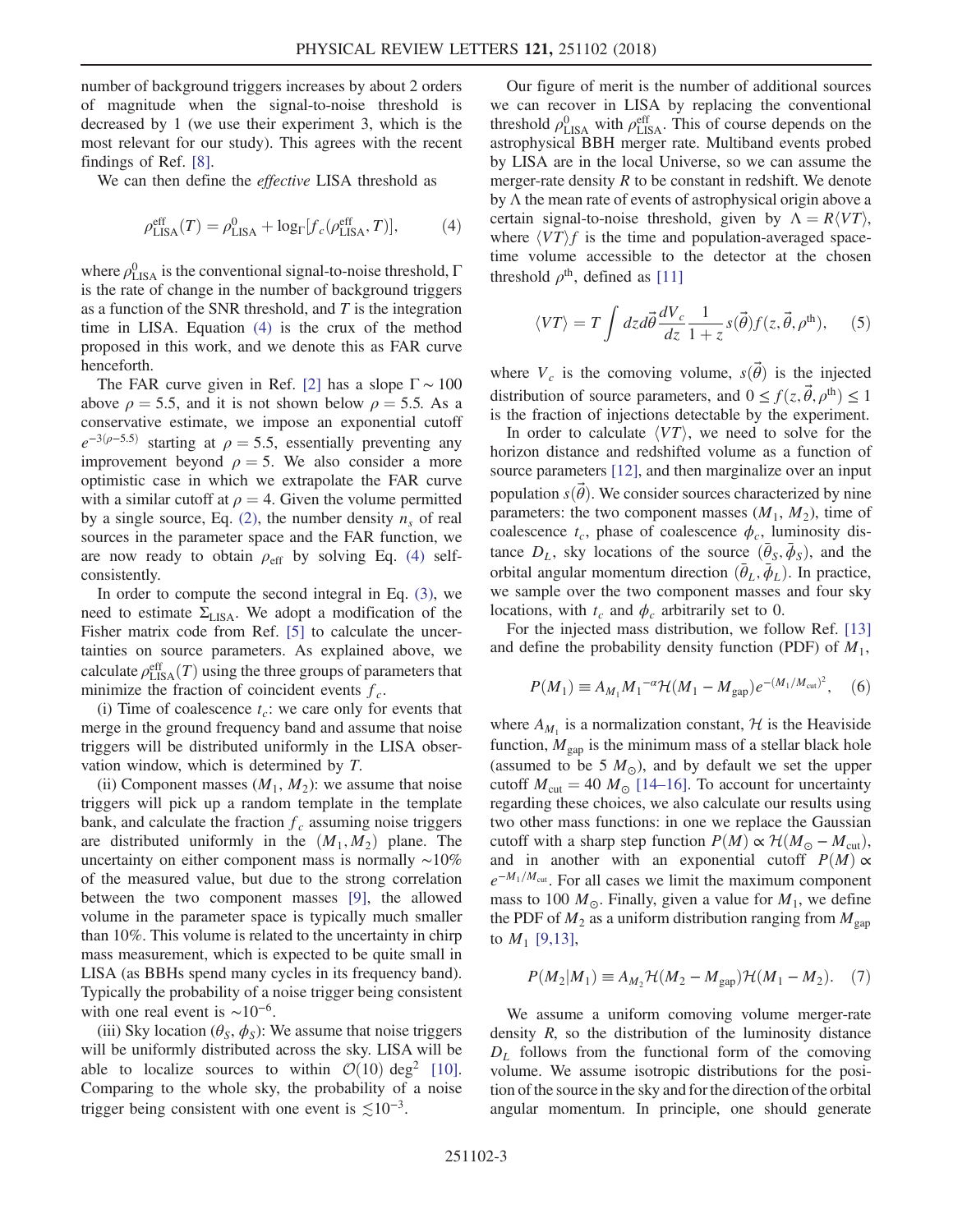a six-dimensional sample in the mass-sky-location parameters space, but this is quite computationally intensive. In practice, we average over a reasonable amount of sources distributed across the sky and compress the calculation of  $\langle VT \rangle$  to two (mass) dimensions.

The next term we need is  $f(z, \vec{\theta}, \rho^{\text{th}})$ , which is related to the horizon redshift of the source. The LISA signal to noise of a source with frequency-domain waveform  $\tilde{h}(f)$  at some luminosity distance is given by [\[17\]](#page-4-16)

$$
\rho^2 = 4 \int_{f_{\min}}^{f_{\max}} \frac{\tilde{h}^*(f)\tilde{h}(f)}{S_n(f)} df,
$$
\n(8)

where  $f_{\text{min}}$  and  $f_{\text{max}}$  are the initial and final frequencies. We get the horizon redshift, and hence  $f(z, \vec{\theta}, \rho^{\text{th}})$ , by setting  $\rho = \rho^{\text{th}}$ .

When calculating the uncertainty and signal to noise for a given source, we need to integrate the waveform over a certain frequency range. Since we are interested in sources that can in principle be detected in both LISA and the ground, we set  $f_{\text{max}} = 1$  Hz (the conventional upper cutoff on the LISA noise curve). To determine  $f_{\text{min}}$ , we require that a source drifts from the LISA band to the ground band in less than a total time  $T$ . The chirp time of a source with chirp mass  $M$  (in the observer frame) is given by [\[18\]](#page-4-17)

<span id="page-3-0"></span>
$$
t = \int_{f_{\min}}^{f_{\max}} df \frac{5c^5}{96\pi^{8/3}} (G\mathcal{M})^{-5/3} f^{-11/3}.
$$
 (9)

To determine  $f_{\text{min}}(\vec{\theta})$  we solve Eq. [\(9\)](#page-3-0) setting  $t \equiv T$ .

In Fig. [2](#page-3-1) we plot our main result:  $\Lambda_{\rho_{\text{eff}}}/\Lambda_{\rho=8}$ , the increase in detection rate compared to using the standard  $\rho = 8$ threshold, under different assumptions. We see that using the ground information can boost the number of detections in LISA by a factor ∼4, under the conservative choice for the FAR.

Since our figure of merit compares total rates, and we assume a constant merger-rate density per comoving volume, the uncertainties in the merger rate cancel out. The dominant uncertainty in our result stems from the FAR. With a more optimistic choice of FAR the boost factor can increase up to ∼8: the LISA sampling rate [\[19\]](#page-4-18) sets a lower limit on the threshold.

The next source of uncertainty is due to the choice of mass function. The increase in detection rate is biased toward the lower end of the mass function, and so it is more significant for mass functions that favor lower mass events. This uncertainty amounts to  $~\sim 5\%$ . A uniform-in-log mass function should yield similar results [\[8\]](#page-4-9).

Various assumptions we have made here can be improved upon. For example, in checking for consistency between LISA and the ground we considered only the volume allowed by the LISA covariance matrix, instead of solving the exact two-point problem. This is a reasonable

<span id="page-3-1"></span>

FIG. 2. The boost in the LISA detection rate enabled by our method, compared to setting the standard signal-to-noise threshold of  $\rho = 8$ , and assuming that all sources are observed for the integration time  $T$  given in Eq. [\(9\).](#page-3-0) The blue solid line shows the rate increase using a FAR function with a cutoff at  $\rho = 5$  and a mass function with a Gaussian cutoff. The dashed-blue line corresponds to a more optimistic FAR function, where the cutoff is at  $\rho = 4$ . For comparison, we show in red and green the result when using a mass function with a sharp cutoff at 50  $M_{\odot}$  and a single-exponential cutoff at 40  $M_{\odot}$ , respectively.

assumption, based on the expected sensitivity of ground observatories by the time LISA flies.

We also took the distribution of noise triggers to be uniform in the parameters of interest. This assumption is valid for time of coalescence and sky location, but it may not be accurate for the two component masses. Search template banks for ground-based detectors typically have more templates at the low-mass end [20–[22\].](#page-4-19) More realistic template banks for LISA, when available, can be used to replace the uniform distribution employed here. If the LISA and ground templates are qualitatively similar, this replacement should increase the discarding power at the highermass end compared to the uniform case, and therefore improve the boost in rate.

Another approximation we made was to extrapolate our Fisher matrix calculation into the low signal-to-noise regime, where it generally serves only as a lower bound of the uncertainties [\[23\]](#page-4-20). A more accurate estimate of the uncertainties can be achieved with other parameterestimation approaches, such as the Markov chain Monte Carlo method [\[24\]](#page-4-21). We hope that our work will motivate participants in the ongoing LISA Data Challenges [\[25\]](#page-4-22) to verify and improve our FAR estimates.

To conclude, while the idea to use LISA detections to alert ground-based experiments about pending mergers has been explored before [\[1\],](#page-4-2) we have investigated for the first time the potential of exploiting the opposite route.

We have introduced in this Letter a method to recover subthreshold stellar-mass BBH merger events from the LISA data stream using information from the subsequent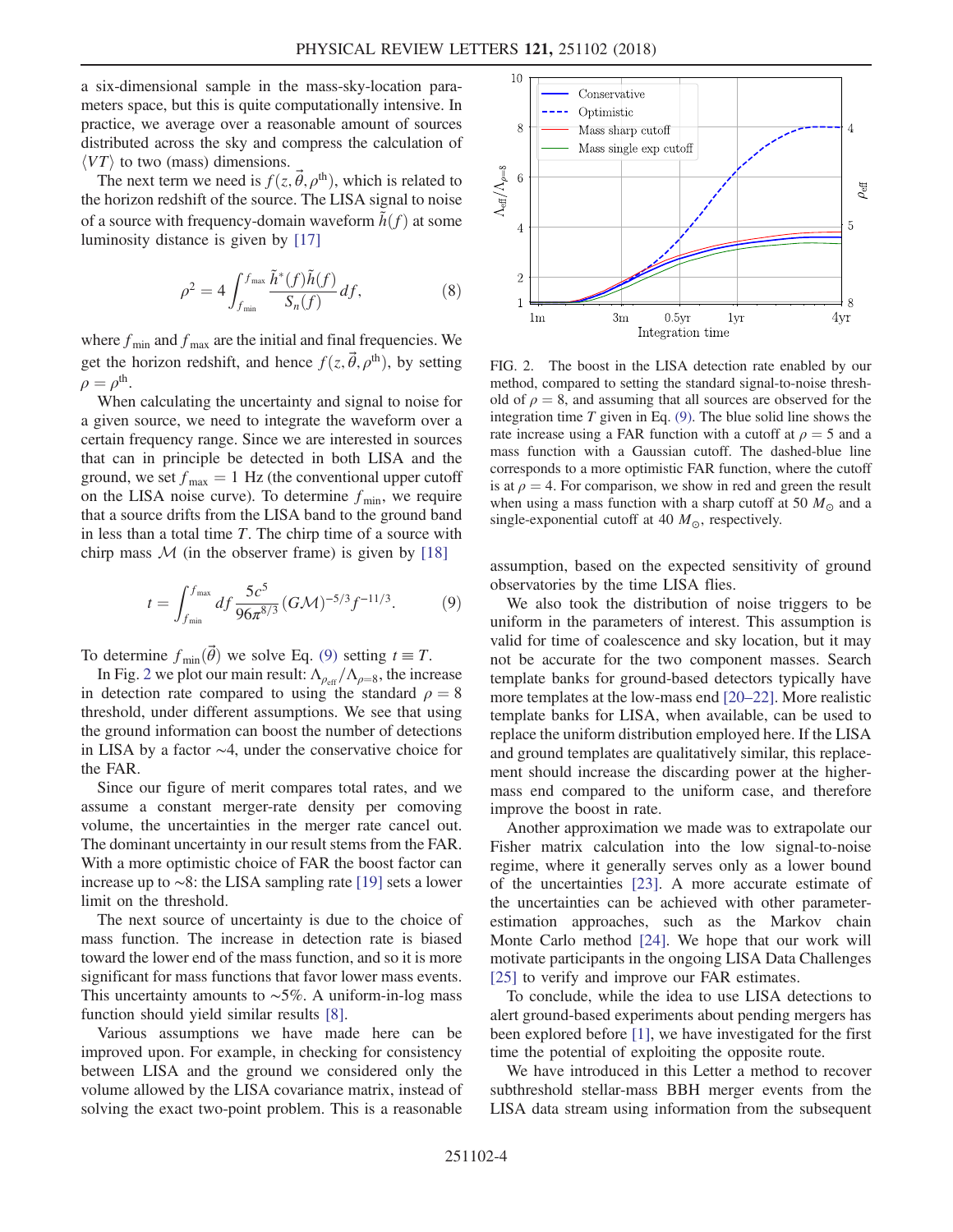ground-based measurements of these events. Our analysis forecasts a remarkable increase—by a factor of 4 to 8, depending on the assumptions—in the number of LISA detections. While our estimate was restricted to multiband sources whose merger is detected from the ground during the LISA lifetime, the same algorithm can be continuously applied for events that merge after LISA has finished its mission, yielding more detections. It is also worth mentioning that by the time LISA flies, third-generation detectors such as the Einstein Telescope [\[26,27\]](#page-4-23) or Cosmic Explorer [\[28\]](#page-4-24) may be taking data. Compared to Advanced LIGO, these detectors will observe events with much higher SNRs and lower parameter-estimation uncertainties, further improving the efficiency of our proposed method and the resulting science.

The increase in number of multiband GW detections can bring forth a plethora of rewards. LISA and LIGO measurements will be made in different frequency bands and target different physical observables, possibly breaking degeneracies. For example, even a low-SNR LISA detection could measure the chirp mass reasonably well, while a ground detection could determine the total mass of the remnant. Furthermore, if even a small fraction of the "extra" binaries detectable by our method were to be eccentric, this may have very significant implications for population studies, allowing us to discriminate between different BBH formation channels [29–[36\].](#page-4-25) This could also be accomplished by measuring spins [\[37](#page-5-0)–41] and other waveform features [42–[44\].](#page-5-1) Improvements in parameter estimation and modeling constraints may also enable novel tests of gravity in the strong-field regime [\[45](#page-5-2)–49].

It is our pleasure to thank Ilias Cholis, Marc Kamionkowski, Johan Samsing, and Fabian Schmidt for useful discussions. K. W. K. W. and E. B. are supported by NSF Grants No. PHY-1841464, No. AST-1841358, and NASA ATP Grant No. 17-ATP17-0225. E. D. K. was supported by NASA Grant No. NNX17AK38G. C. C.'s work was carried out at the Jet Propulsion Laboratory, California Institute of Technology, under contract to the National Aeronautics and Space Administration. C. C. also gratefully acknowledges support from NSF Grant No. PHY-1708212.

<span id="page-4-1"></span><span id="page-4-0"></span>[\\*](#page-0-0) kazewong@jhu.edu [†](#page-0-0) ekovetz1@jhu.edu

- <span id="page-4-3"></span><span id="page-4-2"></span>[1] A. Sesana, Phys. Rev. Lett. **116**[, 231102 \(2016\)](https://doi.org/10.1103/PhysRevLett.116.231102).
- <span id="page-4-4"></span>[2] C. Capano, T. Dent, C. Hanna, M. Hendry, Y.-M. Hu, C. Messenger, and J. Veitch, Phys. Rev. D 96[, 082002 \(2017\).](https://doi.org/10.1103/PhysRevD.96.082002)
- <span id="page-4-5"></span>[3] B. P. Abbott et al. (Virgo and LIGO Scientific Collaborations), Phys. Rev. Lett. 116[, 061102 \(2016\).](https://doi.org/10.1103/PhysRevLett.116.061102)
- <span id="page-4-6"></span>[4] B. P. Abbott et al. (Virgo and LIGO Scientific Collaborations), [Astrophys. J.](https://doi.org/10.3847/2041-8213/aa9f0c) 851, L35 (2017).
- [5] E. Berti, A. Buonanno,, and C. M. Will, [Phys. Rev. D](https://doi.org/10.1103/PhysRevD.71.084025) 71, [084025 \(2005\).](https://doi.org/10.1103/PhysRevD.71.084025)
- <span id="page-4-7"></span>[6] P. Gregory, Bayesian Logical Data Analysis for the Physical Sciences, edited by P. Gregory (Cambridge University Press, Cambridge, England, 2010).
- <span id="page-4-8"></span>[7] N. Cornish and T. Robson, [arXiv:1803.01944.](http://arXiv.org/abs/1803.01944)
- <span id="page-4-9"></span>[8] R. Lynch, M. Coughlin, S. Vitale, C. W. Stubbs, and E. Katsavounidis, [Astrophys. J.](https://doi.org/10.3847/2041-8213/aacf9f) 861, L24 (2018).
- <span id="page-4-10"></span>[9] B. P. Abbott et al. (Virgo and LIGO Scientific Collaborations), Phys. Rev. X 6[, 041015 \(2016\).](https://doi.org/10.1103/PhysRevX.6.041015)
- <span id="page-4-11"></span>[10] W. Del Pozzo, A. Sesana, and A. Klein, [Mon. Not. R.](https://doi.org/10.1093/mnras/sty057) Astron. Soc. 475[, 3485 \(2018\)](https://doi.org/10.1093/mnras/sty057).
- <span id="page-4-12"></span>[11] B. P. Abbott et al. (Virgo and LIGO Scientific Collaborations), [Astrophys. J.](https://doi.org/10.3847/2041-8205/833/1/L1) 833, L1 (2016).
- <span id="page-4-13"></span>[12] H.-Y. Chen, D. E. Holz, J. Miller, M. Evans, S. Vitale, and J. Creighton, [arXiv:1709.08079](http://arXiv.org/abs/1709.08079).
- <span id="page-4-14"></span>[13] E. D. Kovetz, I. Cholis, P. C. Breysse, and M. Kamionkowski, Phys. Rev. D 95[, 103010 \(2017\).](https://doi.org/10.1103/PhysRevD.95.103010)
- <span id="page-4-15"></span>[14] K. Belczynski et al., [Astron. Astrophys.](https://doi.org/10.1051/0004-6361/201628980) 594, A97 [\(2016\).](https://doi.org/10.1051/0004-6361/201628980)
- [15] M. Fishbach and D. E. Holz, [Astrophys. J.](https://doi.org/10.3847/2041-8213/aa9bf6) 851, L25 [\(2017\).](https://doi.org/10.3847/2041-8213/aa9bf6)
- [16] E. D. Kovetz, I. Cholis, M. Kamionkowski, and J. Silk, Phys. Rev. D 97[, 123003 \(2018\)](https://doi.org/10.1103/PhysRevD.97.123003).
- <span id="page-4-16"></span>[17] E. E. Flanagan and S. A. Hughes, [Phys. Rev. D](https://doi.org/10.1103/PhysRevD.57.4535) 57, 4535 [\(1998\).](https://doi.org/10.1103/PhysRevD.57.4535)
- <span id="page-4-18"></span><span id="page-4-17"></span>[18] C. Cutler and E. E. Flanagan, Phys. Rev. D 49[, 2658 \(1994\).](https://doi.org/10.1103/PhysRevD.49.2658)
- <span id="page-4-19"></span>[19] H. Audley et al. (LISA Collaboration), [arXiv:1702.00786.](http://arXiv.org/abs/1702.00786)
- [20] T. Dal Canton et al., Phys. Rev. D 90[, 082004 \(2014\)](https://doi.org/10.1103/PhysRevD.90.082004).
- [21] S. A. Usman et al., [Classical Quantum Gravity](https://doi.org/10.1088/0264-9381/33/21/215004) 33, 215004 [\(2016\).](https://doi.org/10.1088/0264-9381/33/21/215004)
- [22] A. H. Nitz, T. Dent, T. Dal Canton, S. Fairhurst, and D. A. Brown, [Astrophys. J.](https://doi.org/10.3847/1538-4357/aa8f50) 849, 118 (2017).
- <span id="page-4-21"></span><span id="page-4-20"></span>[23] M. Vallisneri, Phys. Rev. D 77[, 042001 \(2008\)](https://doi.org/10.1103/PhysRevD.77.042001).
- [24] M. van der Sluys, V. Raymond, I. Mandel, C. Rover, N. Christensen, V. Kalogera, R. Meyer, and A. Vecchio, [Classical Quantum Gravity](https://doi.org/10.1088/0264-9381/25/18/184011) 25, 184011 (2008).
- <span id="page-4-23"></span><span id="page-4-22"></span>[25] <https://lisa-ldc.lal.in2p3.fr/>.
- [26] M. Punturo et al., [Classical Quantum Gravity](https://doi.org/10.1088/0264-9381/27/19/194002) 27, 194002 [\(2010\).](https://doi.org/10.1088/0264-9381/27/19/194002)
- [27] B. Sathyaprakash et al., Gravitational Waves and Experimental Gravity, edited by E. Auge, J. Dumarchez, and J. Thanh Tran Van (The Gioi Publishers, , Vietnam, 2011), pp. 127–136.
- <span id="page-4-24"></span>[28] B.P. Abbott et al. (LIGO Scientific Collaboration), [Classical Quantum Gravity](https://doi.org/10.1088/1361-6382/aa51f4) 34, 044001 (2017).
- <span id="page-4-25"></span>[29] I. Cholis, E. D. Kovetz, Y. Ali-Haïmoud, S. Bird, M. Kamionkowski, J. B. Muñoz, and A. Raccanelli, [Phys.](https://doi.org/10.1103/PhysRevD.94.084013) Rev. D 94[, 084013 \(2016\)](https://doi.org/10.1103/PhysRevD.94.084013).
- [30] A. Nishizawa, E. Berti, A. Klein, and A. Sesana, [Phys. Rev.](https://doi.org/10.1103/PhysRevD.94.064020) D 94[, 064020 \(2016\)](https://doi.org/10.1103/PhysRevD.94.064020).
- [31] K. Breivik, C. L. Rodriguez, S. L. Larson, V. Kalogera, and F. A. Rasio, [Astrophys. J.](https://doi.org/10.3847/2041-8205/830/1/L18) 830, L18 (2016).
- [32] A. Nishizawa, A. Sesana, E. Berti, and A. Klein, [Mon. Not.](https://doi.org/10.1093/mnras/stw2993) [R. Astron. Soc.](https://doi.org/10.1093/mnras/stw2993) 465, 4375 (2017).
- [33] L. Gondán, B. Kocsis, P. Raffai, and Z. Frei, [Astrophys. J.](https://doi.org/10.3847/1538-4357/aaad0e) 855[, 34 \(2018\).](https://doi.org/10.3847/1538-4357/aaad0e)
- [34] D. J. D'Orazio and J. Samsing, [Mon. Not. R. Astron. Soc.](https://doi.org/10.1093/mnras/sty2568) 481[, 4775 \(2018\)](https://doi.org/10.1093/mnras/sty2568).
- [35] J. Samsing and D. J. D'Orazio, [Mon. Not. R. Astron. Soc.](https://doi.org/10.1093/mnras/sty2334) 481[, 5445 \(2018\)](https://doi.org/10.1093/mnras/sty2334).
- [36] J. Samsing and D. J. D'Orazio, [arXiv:1807.08864.](http://arXiv.org/abs/1807.08864)